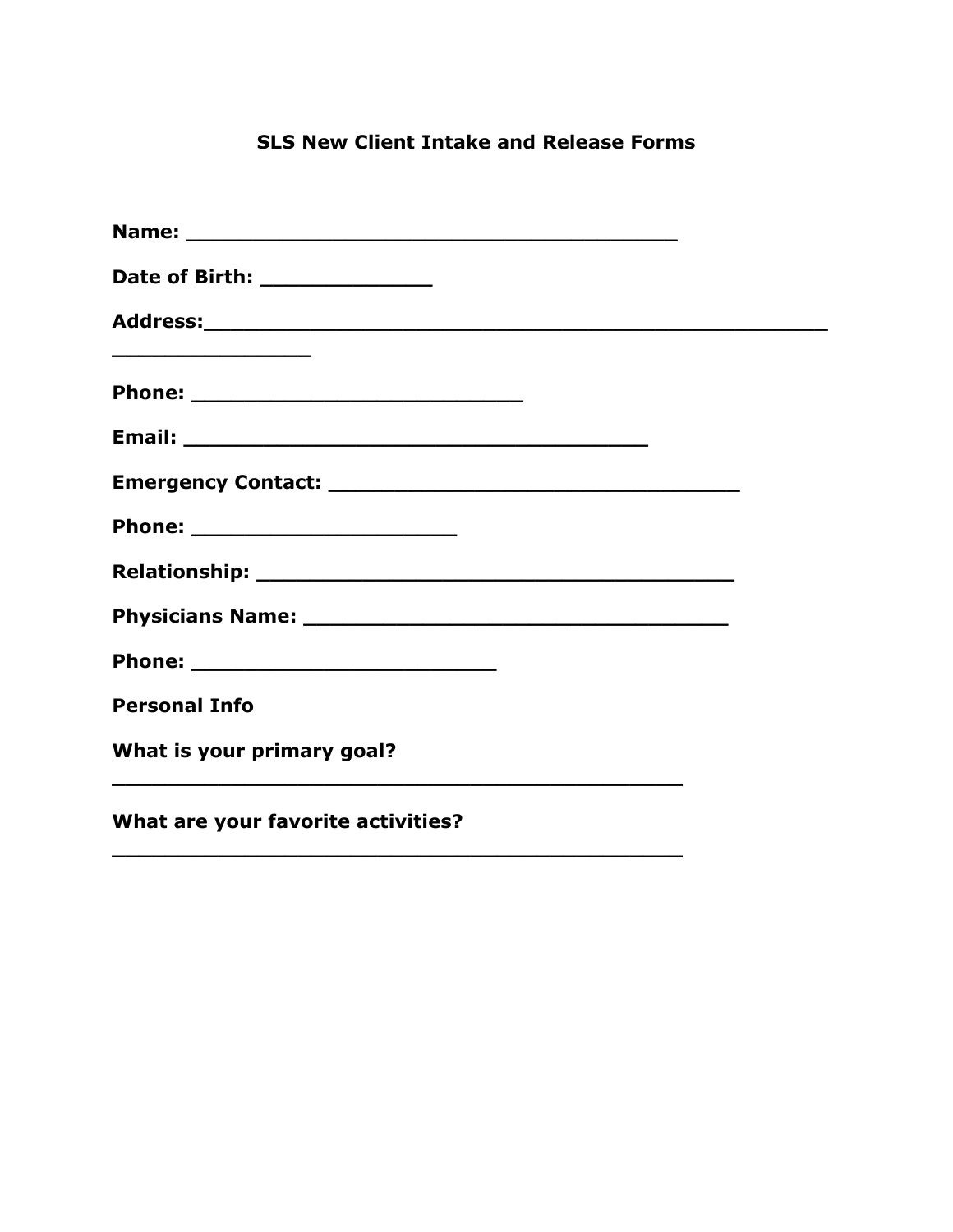# **Health ~ PAR-Q Form Please mark YES or NO to the following: YES NO**

- Has your doctor ever said that you have a heart condition and that you should only do physical activity recommended by a doctor?

- Do you feel pain in your chest when you do physical activity?

\_\_\_\_\_\_\_\_\_\_\_\_\_\_\_\_\_\_\_\_\_\_\_\_\_\_\_\_\_\_\_\_\_\_\_\_\_\_

\_\_\_\_\_\_\_\_\_\_\_\_\_\_\_\_\_\_\_\_\_\_\_\_\_\_\_\_\_\_\_\_\_\_\_\_\_\_\_\_\_

- In the past month, have you had chest pain when you were not doing physical activity? \_\_\_\_\_\_\_\_\_\_\_\_\_\_\_\_\_\_\_\_\_\_\_\_\_\_\_

- Do you lose your balance because of dizziness or do you ever lose consciousness?

\_\_\_\_\_\_\_\_\_\_\_\_\_\_\_\_\_\_\_\_\_\_\_\_\_\_\_\_\_\_\_\_\_\_\_\_\_\_\_\_\_\_\_\_\_\_\_\_\_

\_\_\_\_\_\_\_\_\_\_\_\_\_\_\_\_\_\_\_\_\_\_\_\_\_\_\_\_\_\_\_\_\_\_\_\_\_\_\_\_\_\_\_\_\_\_\_\_\_

\_\_\_\_\_\_\_\_\_\_\_\_\_\_\_\_\_\_\_\_\_\_\_\_\_\_\_\_\_\_\_\_\_\_\_\_\_\_\_\_\_\_\_\_\_\_\_\_\_

- Do you have a bone, joint or any other health problem that causes you pain or limitations that must be addressed when developing an exercise program (i.e. diabetes, osteoporosis,high blood pressure, high cholesterol, arthritis, anorexia, bulimia, anemia, epilepsy,respiratory ailments, back problems, etc)? \_\_\_\_\_\_\_\_\_\_\_\_\_\_\_\_\_\_\_\_\_\_\_\_\_\_\_\_\_\_

- Are you pregnant now or have given birth within the last six months?

- Have you had a recent surgery?

\_\_\_\_\_\_\_\_\_\_\_\_\_

- Do you take any medications, either prescription or non-prescription, on a regular basis? \_\_\_\_\_\_\_\_\_\_\_\_\_\_\_\_\_\_\_\_\_\_\_\_\_\_\_\_\_\_\_\_\_\_\_\_\_\_\_\_\_\_\_\_\_\_\_\_\_

- What is the medication for?

- Do you know of any other reason why you should not do physical activity?

\_\_\_\_\_\_\_\_\_\_\_\_\_\_\_\_\_\_\_\_\_\_\_\_\_\_\_\_\_\_\_\_\_\_\_\_\_\_\_\_\_\_\_\_\_\_\_\_\_\_\_\_\_\_\_\_\_\_\_\_\_

- If you marked yes to any of the above, please explain below:

\_\_\_\_\_\_\_\_\_\_\_\_\_\_\_\_\_\_\_\_\_\_\_\_\_\_\_\_\_\_\_\_\_\_\_\_\_

\_\_\_\_\_\_\_\_\_\_\_\_\_\_\_\_\_\_\_\_\_\_\_\_\_\_\_\_\_\_\_\_\_\_\_\_\_\_\_\_\_\_\_\_\_\_\_\_\_

\_\_\_\_\_\_\_\_\_\_\_\_\_\_\_\_\_\_\_\_\_\_\_\_\_\_\_\_\_\_\_\_\_\_\_\_\_\_\_\_\_\_\_\_\_\_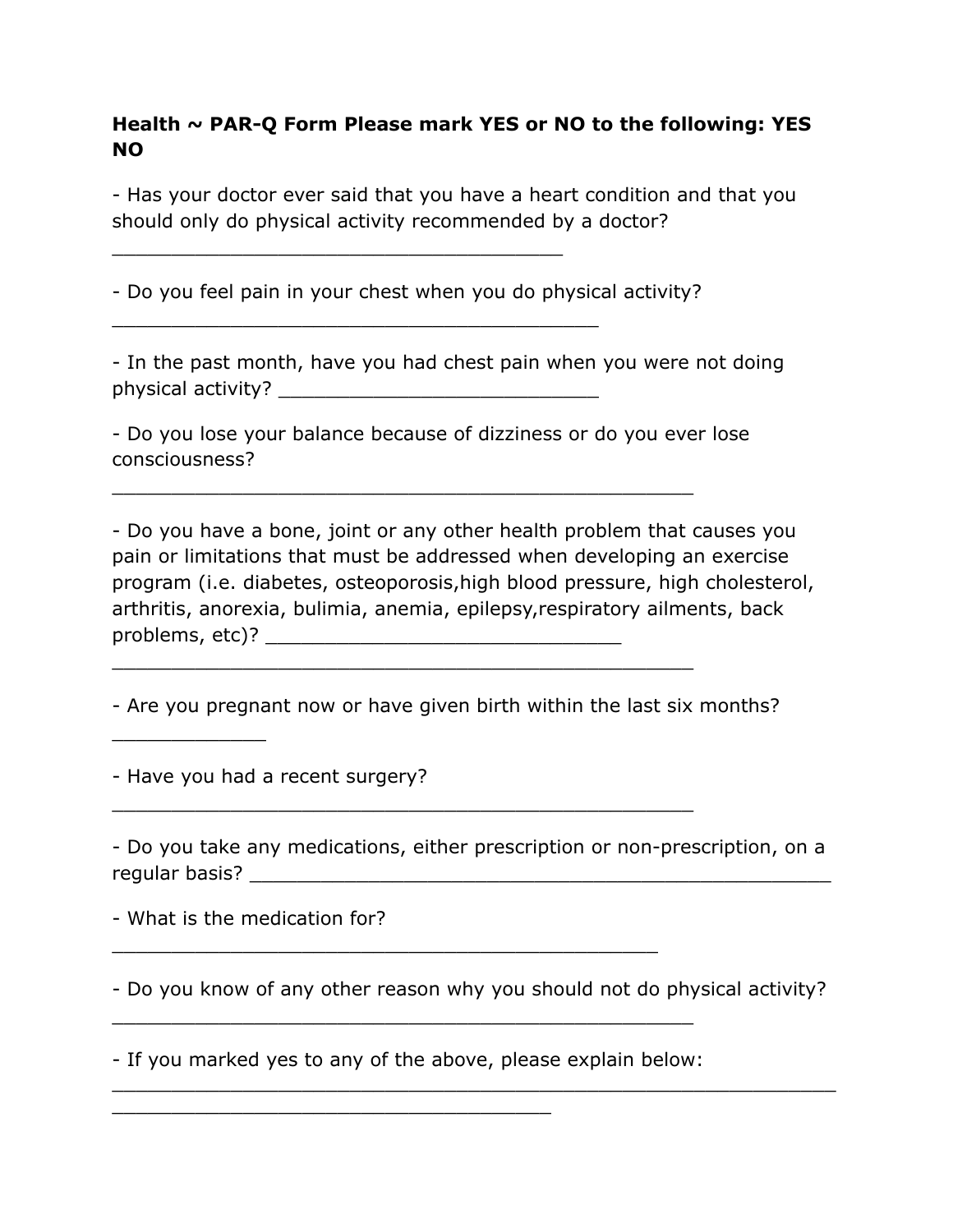## **Personal Info**

Do you smoke? Yes No If yes, how many per day?

Do you drink alcohol? Yes No If yes, how many glasses per week?\_\_\_\_\_\_\_\_\_\_\_\_\_\_\_\_\_\_\_\_\_\_\_\_\_\_\_\_\_\_\_\_\_\_\_\_\_\_\_\_\_\_\_\_

\_\_\_\_\_\_\_\_\_\_\_\_\_\_\_\_\_\_\_\_\_\_\_\_\_\_\_\_\_\_\_\_\_\_\_\_\_\_\_\_\_\_\_\_\_\_\_\_\_

\_\_\_\_\_\_\_\_\_\_\_\_\_\_\_\_\_\_\_\_\_\_\_\_\_\_\_\_\_\_\_\_\_\_\_\_\_\_\_\_\_\_\_\_\_\_\_\_\_

\_\_\_\_\_\_\_\_\_\_\_\_\_\_\_\_\_\_\_\_\_\_\_\_\_\_\_\_\_\_\_\_\_\_\_\_\_\_\_\_\_\_\_\_\_\_\_\_\_\_\_\_\_\_\_\_\_\_\_\_\_

\_\_\_\_\_\_\_\_\_\_\_\_\_\_\_\_\_\_\_\_\_\_\_\_\_\_\_\_\_\_\_\_\_\_\_\_\_\_\_\_\_\_\_\_\_\_\_\_\_

How many hours do you regularly sleep at night?

How many glasses of water do you consume daily?

#### **Client Goals:**

How can I best help you? Please circle all that apply:

Weight Loss

Strength Training

Develop Muscle Tone

Cardio

Nutrition Education

Start an Exercise Program

Sports Specific Training

**Motivation** 

**Other** 

\_\_\_\_\_\_\_\_\_\_\_\_\_\_\_\_\_\_\_\_\_\_\_\_\_\_\_\_\_\_\_\_\_\_\_\_\_\_\_\_\_\_\_\_\_\_\_\_\_\_\_\_\_\_\_\_\_\_\_\_\_ \_\_\_\_\_\_\_\_\_\_\_\_\_\_\_\_\_\_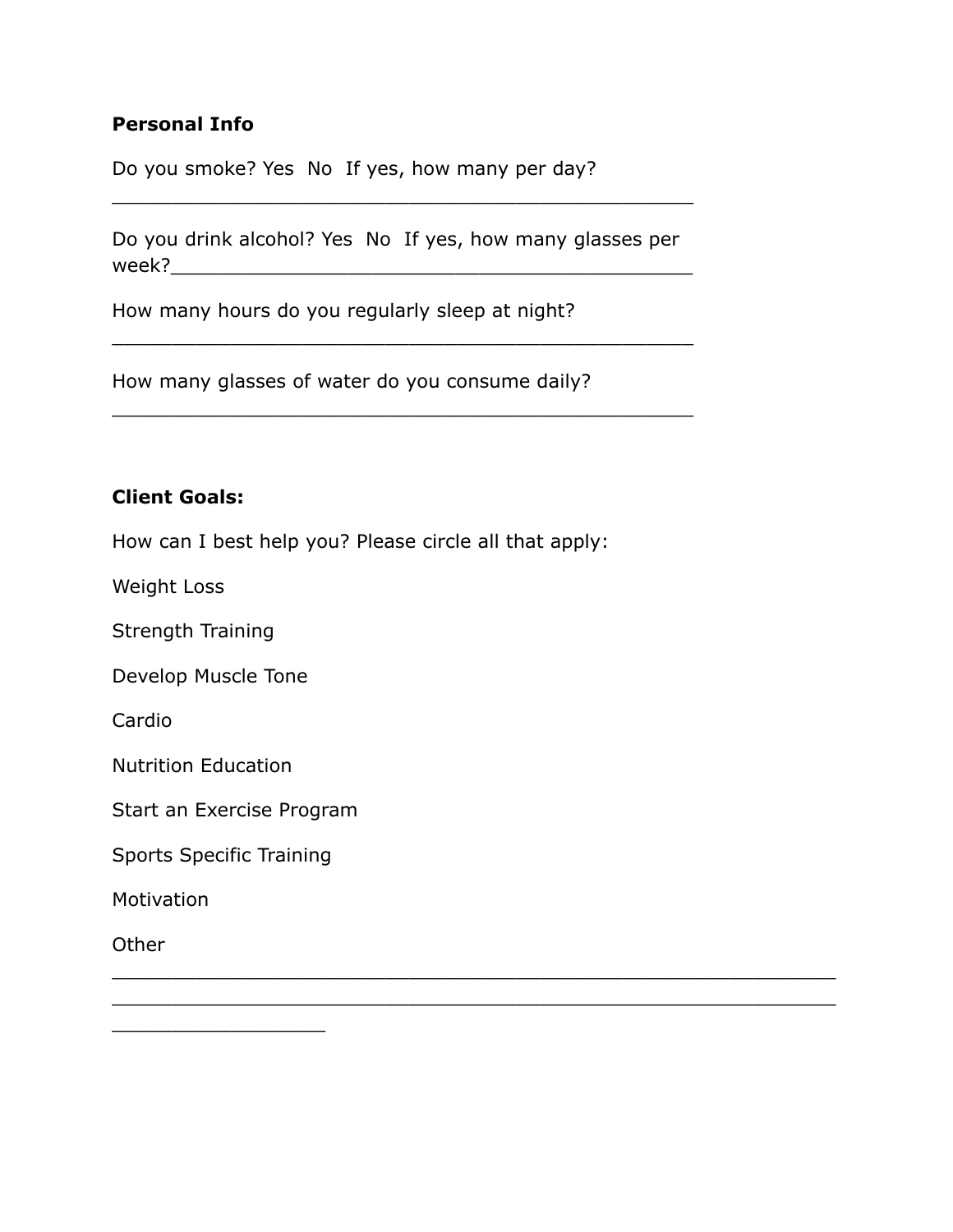Please list in order of priority, the goals you would like to achieve in the next 3-12 months:

● \_\_\_\_\_\_\_\_\_\_\_\_\_\_\_\_\_\_\_\_\_\_\_\_\_\_\_\_\_\_\_\_\_\_\_\_\_\_\_\_\_\_\_\_\_\_\_\_\_\_\_\_\_\_\_\_  $\overline{\phantom{a}}$ ● \_\_\_\_\_\_\_\_\_\_\_\_\_\_\_\_\_\_\_\_\_\_\_\_\_\_\_\_\_\_\_\_\_\_\_\_\_\_\_\_\_\_\_\_\_\_\_\_\_\_\_\_\_\_\_\_  $\overline{\phantom{a}}$  $\overline{\phantom{a}}$ 

Please list anything else that you may feel is a concern or information that has not been disclosed that may be pertinent to being physically active or working with a personal trainer.

\_\_\_\_\_\_\_\_\_\_\_\_\_\_\_\_\_\_\_\_\_\_\_\_\_\_\_\_\_\_\_\_\_\_\_\_\_\_\_\_\_\_\_\_\_\_\_\_\_\_\_\_\_\_\_\_\_\_\_\_\_ \_\_\_\_\_\_\_\_\_\_\_\_\_\_\_\_\_\_\_\_\_\_\_\_\_\_\_\_\_\_\_\_\_\_\_\_\_\_\_\_\_\_\_\_\_\_\_\_\_\_\_\_\_\_\_\_\_\_\_\_\_ \_\_\_\_\_\_\_\_\_\_\_\_\_\_\_\_\_\_\_\_\_\_\_\_\_\_\_\_\_\_\_\_\_\_\_\_\_\_\_\_\_\_\_\_\_\_\_\_\_\_\_\_\_\_\_\_\_\_\_\_\_ \_\_\_\_\_\_\_\_\_\_\_\_\_\_\_\_\_\_\_\_\_\_\_\_\_\_\_\_\_\_\_\_\_\_\_\_\_\_\_\_\_\_\_\_\_\_\_\_\_\_\_\_\_\_\_\_\_\_\_\_\_

# **Participant Release and Acknowledgement of Agreement**

\_\_\_\_\_\_\_\_\_\_\_\_\_\_\_\_\_\_\_\_\_\_\_\_\_\_\_\_\_\_\_\_\_\_\_\_

I, \_\_\_\_\_\_\_\_\_\_\_\_\_\_\_\_\_\_\_\_\_\_\_\_\_\_\_\_\_\_, wish to participate in the exercise and training program offered by Space Love Strength LLC. I understand there are inherent risks in participating in a program of strenuous exercise; consequently, I have been examined by a physician of my choice and have obtained his/her approval for my participation in a fitness program within sixty (60) days of the date set forth. No change has occurred in my physical condition since the date such approval was given which might affect my ability to participate in the fitness program. If a physician has not examined me, I agree to see a physician within sixty (60) days of the date set forth below to obtain his/her approval for my participation in a fitness program. If I choose not to see a physician prior to beginning a fitness program, I do so